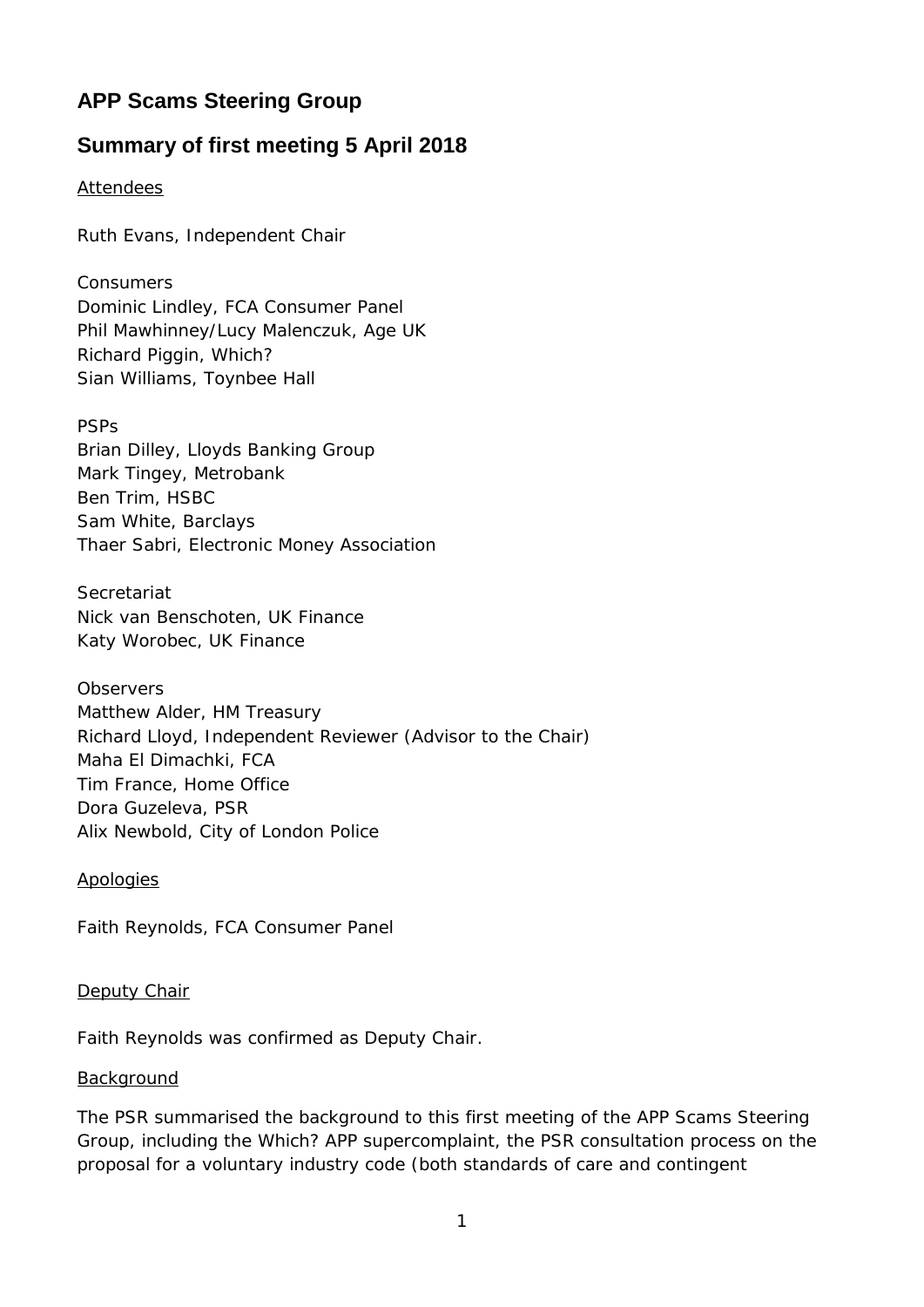reimbursement model), and the decision to pursue a code through establishing a balanced and collaborative Steering Group of PSPs and consumer representatives.

Subsequent discussion by the Steering Group noted that:

- an agreed summary of the minutes would be published after each meeting;
- the PSR had decided on this approach as it judged it to be the best way of both incentivising APP prevention measures and reducing the impact of APP scams on victims, with reimbursement seen as a backstop to prevention and part of a wider suite of measures. Some members felt that this view of reimbursement was wellaligned with industry best practice of a layered approach to fraud prevention;
- the Financial Ombudsman Service (FOS) would need to adapt its current practices to the future code and that the Steering Group might want to engage the FOS on this;
- the future code should not be contingent on repatriation of funds, but both PSP and consumer representative members were keen that work continue on the repatriation of funds in parallel to the work on the code so as to remove stolen funds from the hands of criminals.

## Steering Group Terms of Reference

The Terms of Reference were agreed subject to a number of clarifications (see attached)

# Ways of Working

On **collective responsibility**, members are expected to attend all meetings, to work towards consensus and represent both their individual organisations and the views of their wider constituencies.

On the **Steering Group's end product**, the Steering Group is working to publish both an interim code and a public consultation on that code in September. Reponses to the consultation would be reviewed by the Steering Group.

The discussion also noted that:

- Individual PSPs will need to endorse the interim code separately through their individual organisations and collective trade bodies;
- Industry endorsement of the interim code could be facilitated by working with HMG observers to ensure alignment with the wider Economic Crime Reform programme; The Steering Group will seek a broad-based response to the public consultation through consumer constituencies.

It was agreed that Working Groups would be established as follows:

- **Satellite Legal WG**: led by Home Office to clarify whether there are any legal barriers to the prevention and response to APP scams, including the recovery of funds, the implications of any barriers, and how any barriers can be addressed.
- **Reimbursement Process Flow WG**: led by UK Finance to develop the process flow for reimbursement considerations, including customer journey and agree the